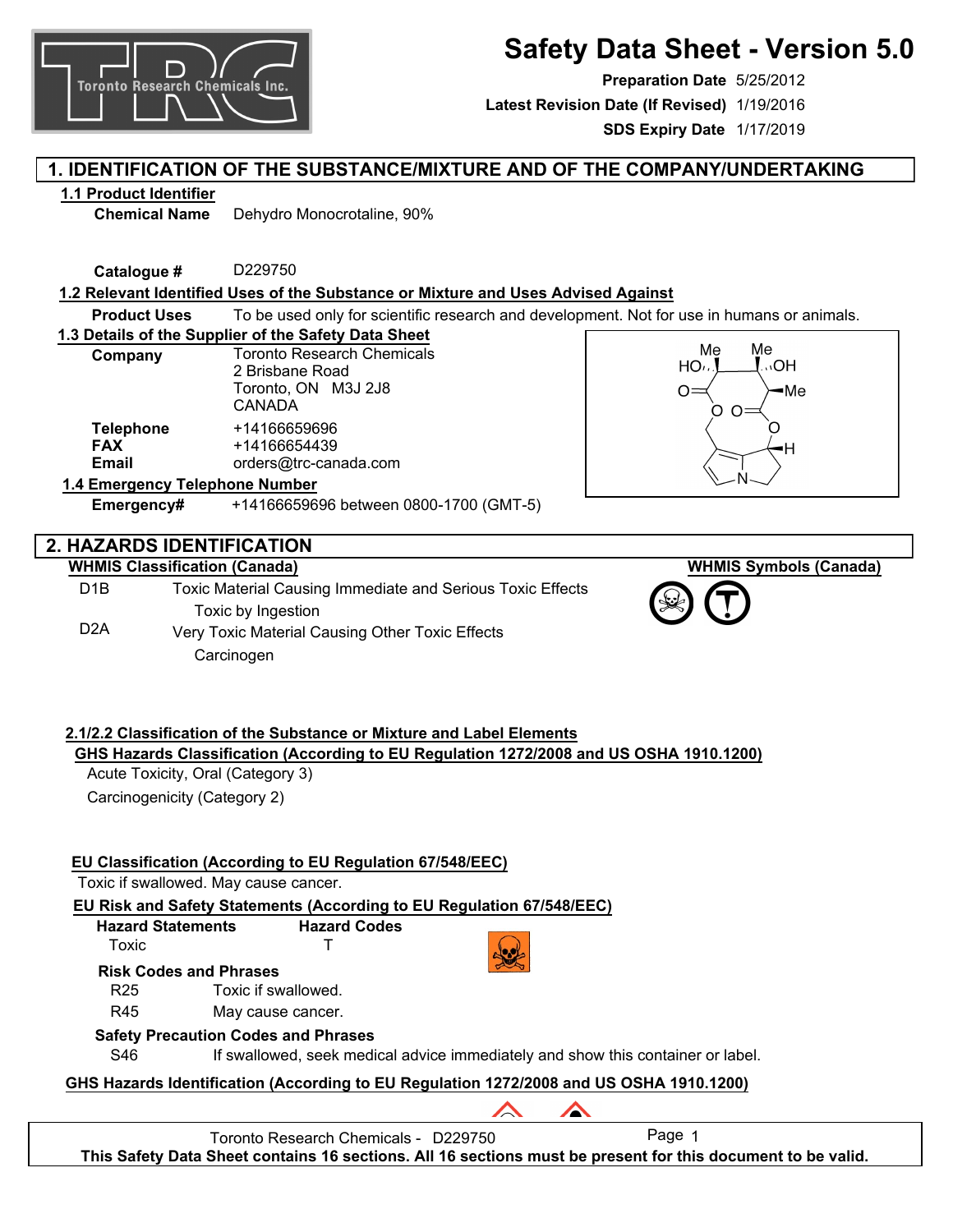### **GHS Hazard Statements**

H301 H351 Toxic if swallowed. Suspected of causing cancer.

## **GHS Precautionary Statements**

| P <sub>281</sub> | Use personal protective equipment as required.                      |
|------------------|---------------------------------------------------------------------|
| P301/P310        | IF SWALLOWED: Immediately call a POISON CENTER or doctor/physician. |

# **2.3 Unclassified Hazards/Hazards Not Otherwise Classified**

No data available.

# **3. COMPOSITION/INFORMATION ON INGREDIENTS**

## **3.1 Substances**

**Molecular Formula:**  $C_{16}H_{21}NO_6$ 

23291-96-5 **CAS Registry #: EC#:**

Molecular Weight: 323.34

# **Synonyms**

(3R,4R,5R,13aR)-4,5,8,12,13,13a-Hexahydro-4,5-dihydroxy-3,4,5-trimethyl-2H-[1,6]dioxacycloundecino[2,3,4-gh] pyrrolizine-2,6(3H)-dione; Monocrotaline Pyrrole, 3,8-Didehydromonocrotaline

## **3.2 Mixtures**

Not a mixture.

# **4. FIRST AID MEASURES**

## **4.1 Description of First Aid Measures**

**General Advice**

If medical attention is required, show this safety data sheet to the doctor.

## **If Inhaled**

If inhaled, move person to fresh air. If not breathing, give artificial respiration and consult a physician.

## **In Case of Skin Contact**

Wash affected area with soap and water. Consult a physician if any exposure symptoms are observed.

## **In Case of Eye Contact**

Immediately rinse eyes with plenty of water for at least 15 minutes. Consult a physician.

## **If Swallowed**

Never give anything by mouth to an unconscious person. Rinse mouth with water. Do NOT induce vomiting unless advised to do so by a physician or Poison Control Center. Seek medical attention.

## **4.2 Most Important Symptoms and Effects, Both Acute and Delayed**

The most important known symptoms and effects are described in the labeling (see section 2.2) and/or section 11.

# **4.3 Indication of any Immediate Medical Attention and Special Treatment Needed**

No data available.

# **5. FIREFIGHTING MEASURES**

# **5.1 Extinguishing Media**

Use water spray, alcohol-resistant foam, dry chemical or carbon dioxide.

# **5.2 Special Hazards Arising from the Substance or Mixture**

Carbon oxides, Nitrogen oxides

# **5.3 Advice for Firefighters**

Wear self contained breathing apparatus for fire fighting if necessary.

# **5.4 Further Information**

Toronto Research Chemicals - D229750 Page 2 **This Safety Data Sheet contains 16 sections. All 16 sections must be present for this document to be valid.**



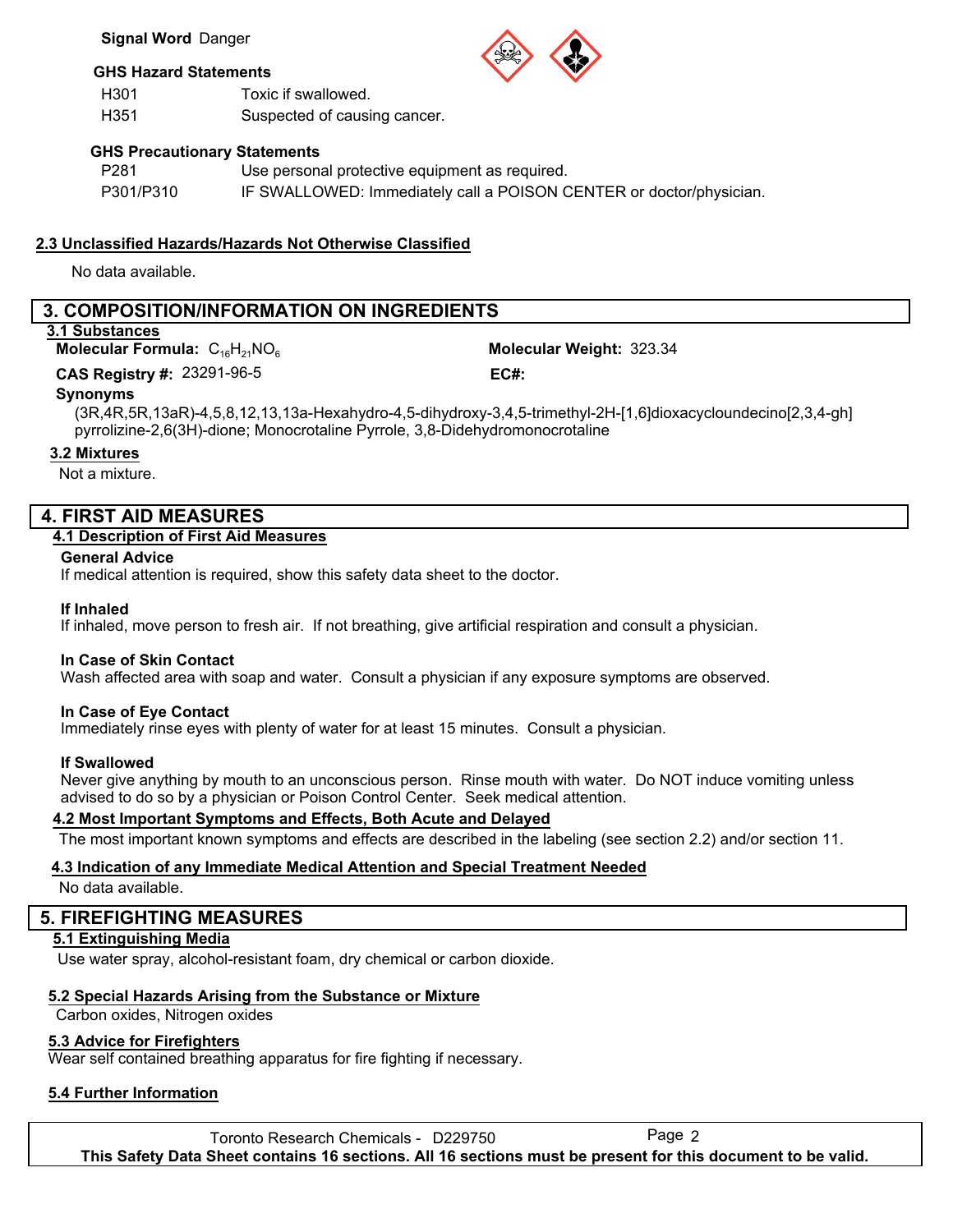# **6. ACCIDENTAL RELEASE MEASURES**

### **Personal precautions**

Wear respiratory protection. Avoid dust formation. Avoid breathing vapours, mist or gas. Ensure adequate ventilation. Evacuate personnel to safe areas. Avoid breathing dust.

### **Environmental precautions**

Prevent further leakage or spillage if safe to do so. Do not let product enter drains.

### **Method and materials for containment and cleaning up**

Pick up and arrange disposal without creating dust. Sweep up and shovel. Keep in suitable, closed containers for disposal.

# **7. HANDLING AND STORAGE**

### **Precautions for safe handling**

Avoid contact with skin and eyes. Avoid formation of dust and aerosols. Provide appropriate exhaust ventilation at places where dust is formed.

### **Conditions for safe storage**

Keep container tightly closed in a dry and well-ventilated place. Keep in a dry place.

Storage conditions:Amber Vial, -86°C Freezer, Under inert atmosphere

### **7.3 Specific End Uses**

For scientific research and development only. Not for use in humans or animals.

## **8. EXPOSURE CONTROLS/PERSONAL PROTECTION**

### **8.1 Control Parameters**

Contains no components with established occupational exposure limits.

### **8.2 Exposure Controls**

### **Appropriate Engineering Controls**

A laboratory fumehood or other appropriate form of local exhaust ventilation should be used to avoid exposure.

### **Personal Protective Equipment**

All recommendations below are advisory in nature and a risk assessment should be performed by the employer/end user prior to use of this product. The type of protective equipment must be selected based on the amount and concentration of the dangerous material being used in the workplace.

### **Eye/Face Protection**

Safety goggles or face shield. All equipment should have been tested and approved under appropriate standards, such as NIOSH (US), CSA (Canada), or EN 166 (EU).

### **Skin Protection**

Gloves should be used when handling this material. Gloves are to be inspected prior to use. Contaminated gloves are to be removed using proper glove removal technique so that the outer surface of the glove does not contact bare skin. Dispose of contaminated gloves after use in compliance with good laboratory practices and local requirements.

Gloves used for incidental exposures (splash protection) should be designated as "chemical resistant" by EU standard EN 374 with the resistance codes corresponding to the anticipated use of the material. Unrated gloves are not recommended.

Suggested gloves: AnsellPro Sol-Vex nitrile gloves style 37-175, 15 mil thickness. Penetration time has not been determined.

Gloves used for prolonged direct exposure (immersion) should be designated "chemical resistant" as per EN 734 with the resistance codes corresponding to the anticipated use of the material. Suggested gloves: AnsellPro Viton/Butyl gloves style 38-612, 4/8 mil thickness.

Penetration time has not been determined.

These recommendations may not apply if the material is mixed with any other chemical, or dissolved into a solution. A risk assessment must be performed to ensure the gloves will still offer acceptable protection.

### **Body Protection**

Toronto Research Chemicals - D229750 Page 3 **This Safety Data Sheet contains 16 sections. All 16 sections must be present for this document to be valid.**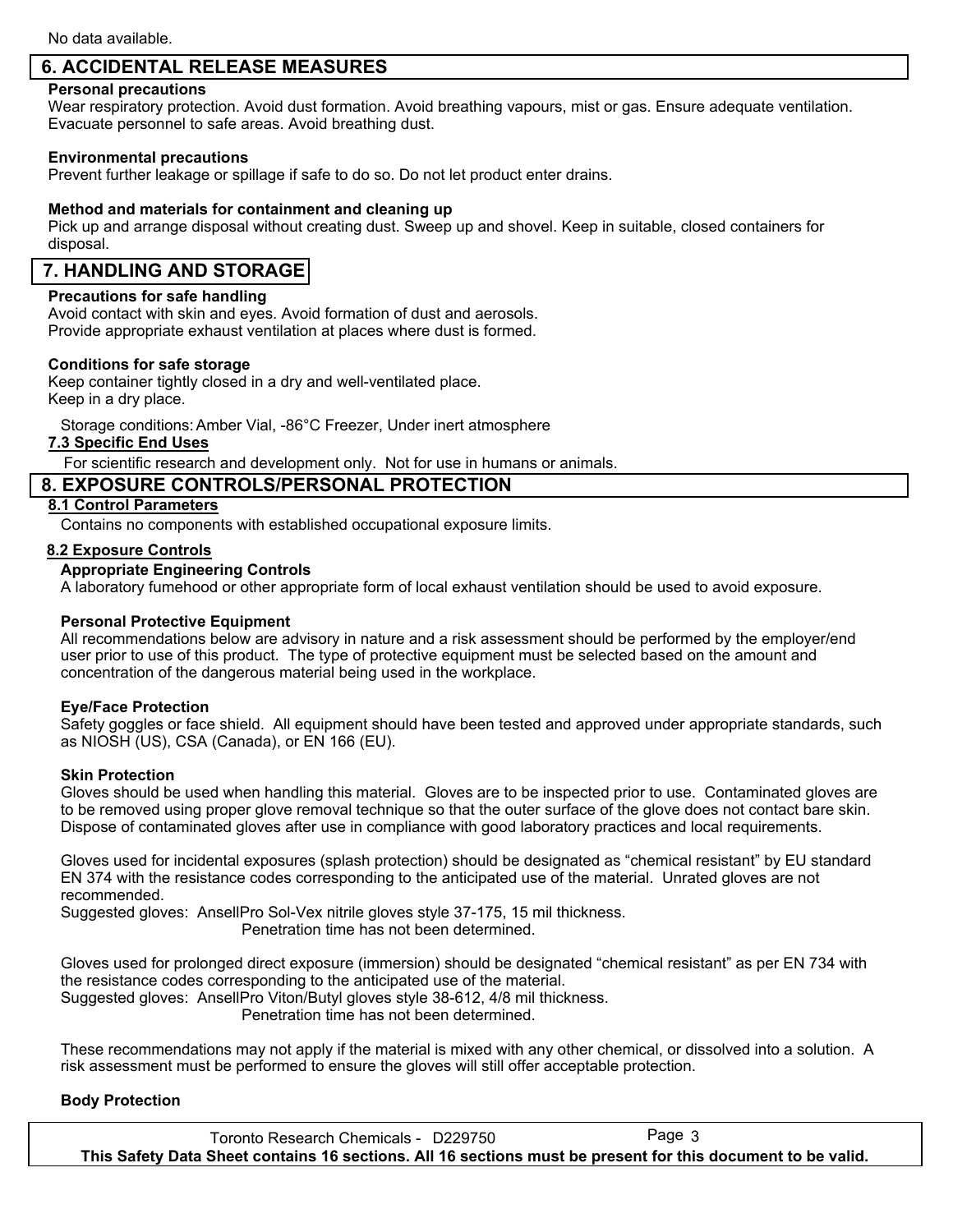Fire resistant (Nomex) lab coat or coveralls.

# **Respiratory Protection**

Recommended respirators are NIOSH-approved N100 or CEN-approved FFP3 particulate respirators. These are to be only used as a backup to local exhaust ventilation or other engineering controls. If the respirator is the only means of protection, a full-face supplied air respirator must be used.

| <b>9. PHYSICAL AND CHEMICAL PROPERTIES</b>                                            |                                                   |  |  |  |  |
|---------------------------------------------------------------------------------------|---------------------------------------------------|--|--|--|--|
| 9.1 Information on Basic Physical and Chemical Properties                             |                                                   |  |  |  |  |
| A) Appearance                                                                         | B) Odour                                          |  |  |  |  |
| Beige to Grey Solid                                                                   | No data available                                 |  |  |  |  |
| C) Odour Threshold                                                                    | D) pH                                             |  |  |  |  |
| No data available                                                                     | No data available                                 |  |  |  |  |
| E) Melting Point/Freezing Point                                                       | F) Initial Boiling Point/Boiling Range            |  |  |  |  |
| 77-79°C (dec.)                                                                        | No data available                                 |  |  |  |  |
| G) Flash point                                                                        | H) Evaporation Rate                               |  |  |  |  |
| No data available                                                                     | No data available                                 |  |  |  |  |
| I) Flammability (Solid/Gas)                                                           | J) Upper/Lower Flammability/Explosive Limits      |  |  |  |  |
| No data available                                                                     | No data available                                 |  |  |  |  |
| K) Vapour Pressure                                                                    | L) Vapour Density                                 |  |  |  |  |
| No data available                                                                     | No data available                                 |  |  |  |  |
| <b>M) Relative Density</b>                                                            | N) Solubility                                     |  |  |  |  |
| No data available                                                                     | Chloroform                                        |  |  |  |  |
| O) Partition Coefficient: n-octanol/water<br>No data available                        | P) Auto-Ignition Temperature<br>No data available |  |  |  |  |
| Q) Decomposition Temperature                                                          | R) Viscosity                                      |  |  |  |  |
| No data available                                                                     | No data available                                 |  |  |  |  |
| S) Explosive Properties                                                               | <b>T) Oxidizing Properties</b>                    |  |  |  |  |
| No data available                                                                     | No data available                                 |  |  |  |  |
| 9.2 Other Information<br>no data available                                            |                                                   |  |  |  |  |
| <b>10. STABILITY AND REACTIVITY</b>                                                   |                                                   |  |  |  |  |
| 10.1 Reactivity                                                                       |                                                   |  |  |  |  |
| No data available.                                                                    |                                                   |  |  |  |  |
| <b>10.2 Chemical Stability</b>                                                        |                                                   |  |  |  |  |
| Stable under recommended storage conditions.                                          |                                                   |  |  |  |  |
| 10.3 Possibility of Hazardous Reactions                                               |                                                   |  |  |  |  |
| No data available.                                                                    |                                                   |  |  |  |  |
| <b>10.4 Conditions to Avoid</b>                                                       |                                                   |  |  |  |  |
| No data available.                                                                    |                                                   |  |  |  |  |
| 10.5 Incompatible Materials                                                           |                                                   |  |  |  |  |
| Strong oxidizing agents, Strong acids, Strong bases.                                  |                                                   |  |  |  |  |
| 10.6 Hazardous Decomposition Products                                                 |                                                   |  |  |  |  |
| In the event of fire: See section 5. Other decomposition products: No data available. |                                                   |  |  |  |  |
| <b>11. TOXICOLOGICAL INFORMATION</b>                                                  |                                                   |  |  |  |  |
| 11.1 Information on Toxicological Effects                                             |                                                   |  |  |  |  |
| A) Acute Toxicity                                                                     |                                                   |  |  |  |  |
| Oral LD50: No data available.                                                         | Inhalation LC50: No data available.               |  |  |  |  |
| Dermal LD50: No data available.                                                       |                                                   |  |  |  |  |
| <b>B) Skin Corrosion/Irritation</b>                                                   |                                                   |  |  |  |  |
| No data available                                                                     |                                                   |  |  |  |  |
| C) Serious Eye Damage/Irritation                                                      |                                                   |  |  |  |  |
| No data available                                                                     |                                                   |  |  |  |  |

Toronto Research Chemicals - D229750 Page 4 **This Safety Data Sheet contains 16 sections. All 16 sections must be present for this document to be valid.**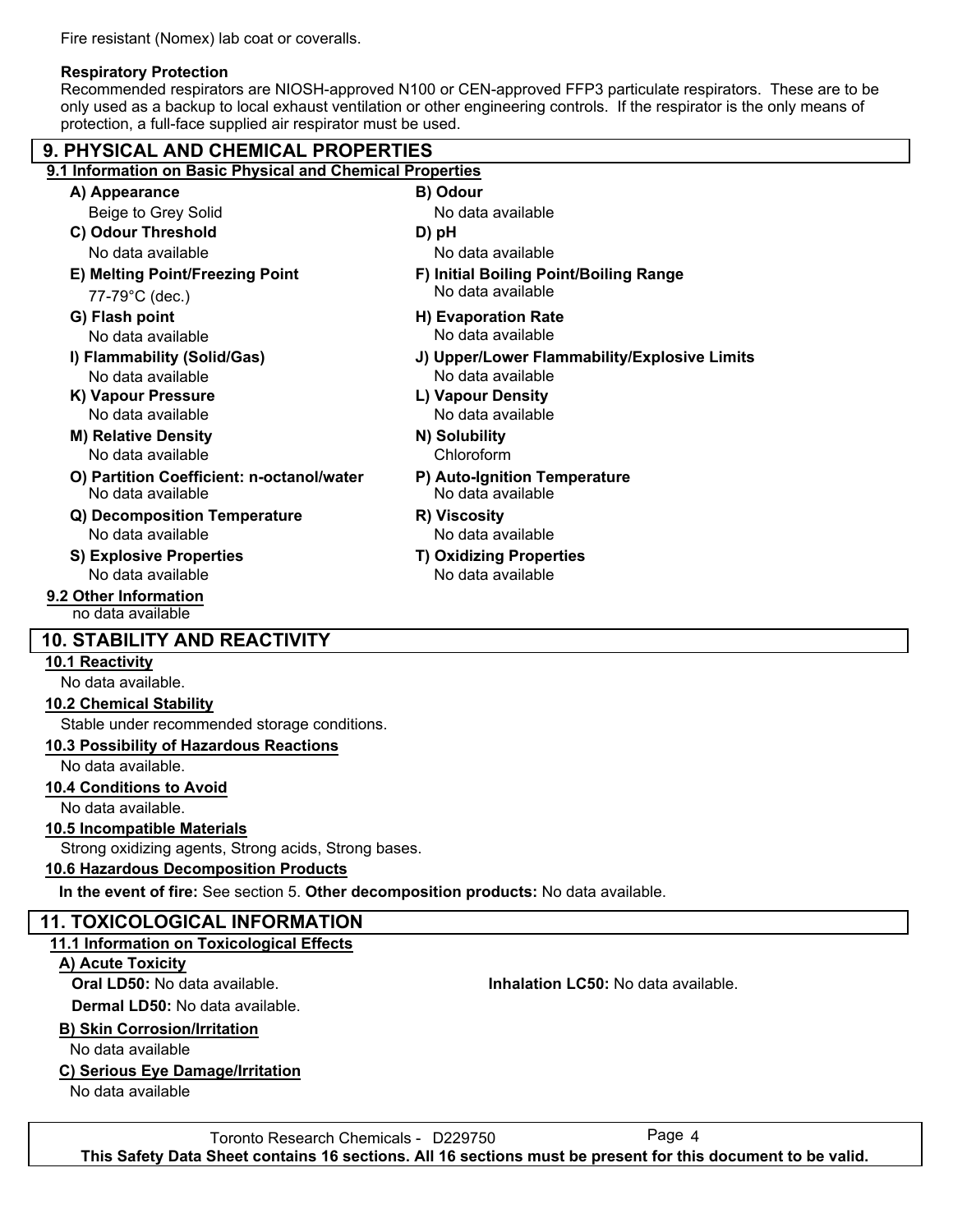# **D) Respiratory or Skin Sensitization**

No data available

### **E) Germ Cell Mutagenicity**

No data available

## **F) Carcinogenicity**

Evidence of a carcinogenic effect in a structurally related compound.

A structurally related compound has been designated by the IARC as Group 2B: Possibly carcinogenic to humans.

# **G) Reproductive Toxicity/Teratogenicity**

No data available

## **H) Single Target Organ Toxicity - Single Exposure**

No data available

## **I) Single Target Organ Toxicity - Repeated Exposure**

No data available

### **J) Aspiration Hazard**

No data available

## **K) Potential Health Effects and Routes of Exposure**

### **Inhalation**

May be harmful if inhaled. May cause respiratory tract irritation.

### **Ingestion**

Toxic if swallowed.

### **Skin**

May be harmful if absorbed through skin. May cause skin irritation.

## **Eyes**

May cause eye irritation.

## **L) Signs and Symptoms of Exposure**

The most important known symptoms and effects are described in the labeling (see section 2.2) and/or section 11.

To the best of our knowledge, the chemical, physical, and toxicological properties of this material have not been thoroughly investigated.

### **M) Additional Information**

RTECS: RC1250000

# **12. ECOLOGICAL INFORMATION**

## **12.1 Toxicity**

No data available.

# **12.2 Persistance and Degradability**

No data available.

### **12.3 Bioaccumulative Potential**

No data available.

## **12.4 Mobility in Soil**

No data available.

## **12.5 Results of PBT and vPvB Assessment**

No data available.

## **12.6 Other Adverse Effects**

No data available.

# **13. DISPOSAL CONSIDERATIONS**

## **13.1 Waste Treatment Methods**

### **A) Product**

Product may be burned in an incinerator equipped with afterburner and scrubber. Excess and expired materials are to be offered to a licensed hazardous material disposal company. Ensure that all Federal and Local regulations regarding the disposal and destruction of this material are followed.

### **B) Contaminated Packaging**

Dispose of as above.

## **C) Other Considerations**

Product is not to be disposed of in sanitary sewers, storm sewers, or landfills.

# **14. TRANSPORT INFORMATION**

Toronto Research Chemicals - D229750 Page 5 **This Safety Data Sheet contains 16 sections. All 16 sections must be present for this document to be valid.**